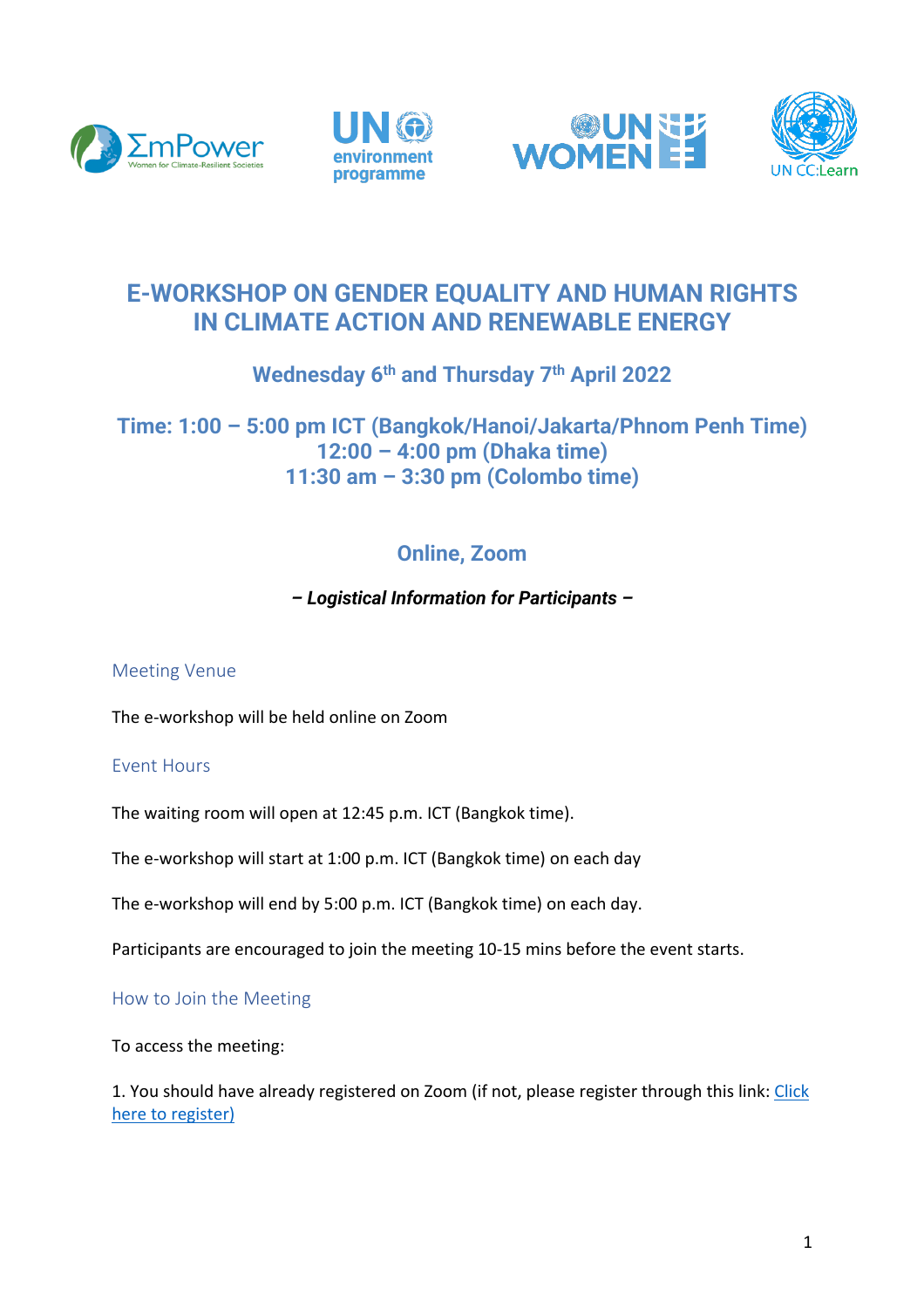2. A confirmation e-mail with the connection details has been sent automatically to your email (kindly check your spam box). Through this email, you can also add the event to your Outlook or iCal calendar.

3. Join the Zoom meeting via the log in details provided in the confirmation email.

4. Set up your audio and video, if needed.

5. You will be connected to the meeting.

*If you still cannot connect to the meeting, please watch these two short tutorials:*

Accessing via Zoom App: https://youtu.be/idVWWUBDC1w

Accessing via Browser: https://youtu.be/LG\_CGpUWbDo

*or refer to the instructions at the end of this document (Annex 1).*

*For any technical assistance regarding the meeting, please do not hesitate to contact Lucas Terra (lucas.terra@unitar.org) or Lorenzo Franchi (lorenzo.franchi@unitar.org) via email or Zoom chat.*

How to Access the Breakout Rooms during the Workshop

Once in the meeting, at a certain point you will be asked to join one of a number of breakout rooms.

To do it, click on icon below the pop-up message that will appear at the bottom of your screen. See example below:

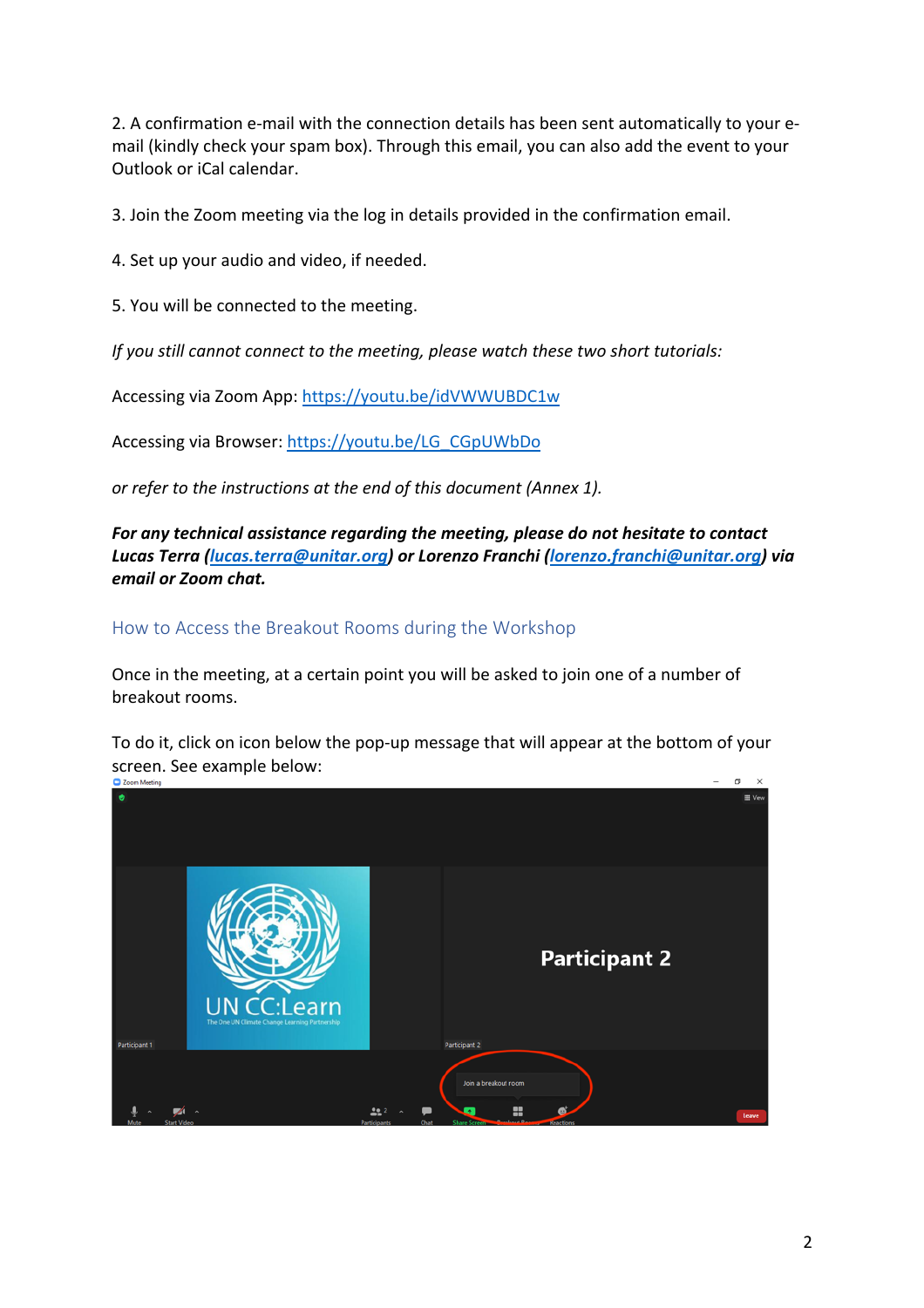2. Select the room that suits you (e.g., if you are in the agriculture sector, select "Agriculture"), click join and you will be redirected to it. See example below:

| <b>CONTRACTOR</b>                                                          |                                                                                                                     |                 |
|----------------------------------------------------------------------------|---------------------------------------------------------------------------------------------------------------------|-----------------|
| $\bullet$                                                                  | <b>Breakout Rooms - In Progress</b><br>$20$ Join<br>* Primary                                                       | <b>III</b> View |
|                                                                            | $20$ Join<br>* Secondary<br>$20$ Join<br>+ High School<br>$20$ Join<br>· Universities/Adult Education               |                 |
|                                                                            | articipant 2                                                                                                        |                 |
| J CC:Learr<br>The One UN Climate Change Learning Partners<br>Participant 1 |                                                                                                                     |                 |
|                                                                            |                                                                                                                     |                 |
| $\sqrt{2}$<br>Mute<br><b>Start Video</b>                                   | x<br>$22^{2}$<br>€<br>٠<br>Chat<br><b>Share Screen</b><br><b>Breakout Rooms</b><br><b>Participants</b><br>Reactions | Leave           |

#### Interpretation

Interpretation will be available in Vietnamese and Khmer for the plenary sessions. To access interpretation, please follow the instructions below:

#### **Windows / macOS**

1. In the ZOOM control bar at the bottom, click Interpretation.

2. Click the language that you would like to hear (**Vietnamese** or **Khmer**). See an example below for other languages.



3. (Optional) To hear the interpreted language only, click Mute Original Audio.

**Note:** As a participant joining a language channel, you can broadcast back into the main audio channel if you unmute your audio and speak.

### **Android/iOS**

1. In your meeting controls, tap the ellipses.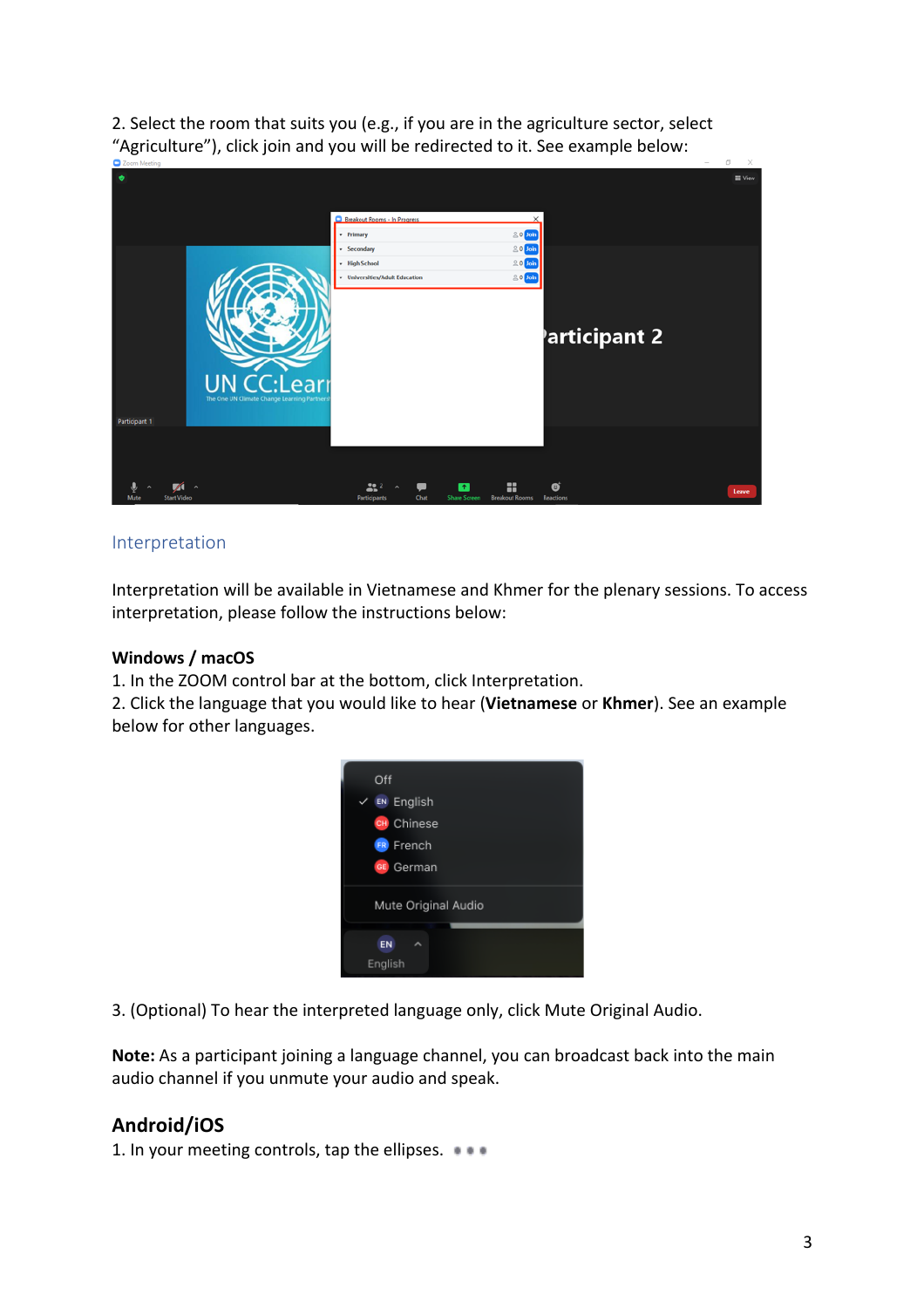2. Tap Language Interpretation.

3. Tap the language you want to hear (**Vietnamese** or **Khmer).** See example below.

| Language Interpretation | Done |
|-------------------------|------|
|                         |      |
| Original Audio          |      |
| English                 |      |
| Italian                 |      |

4. (Optional) Tap the toggle to Mute Original Audio.Done.

**Note:** As a participant joining a language channel, you can broadcast back into the main audio channel if you unmute your audio and speak.

#### Online Etiquette

All participants are encouraged to switch on their cameras in order to facilitate effective communication. Please mute your microphone when you are not speaking.

If you would like to intervene, please use the "Raise Hand" option on Zoom or raise your hand in front of your camera and wait until the host gives you the floor. You can also use the chat option to type your questions or comments. Please, do not speak before the floor has been given to you.

Your participation will be highly appreciated. Please feel to share your experiences and actively engage in the discussions.

#### Organizing Team

The team will be happy to provide information and help throughout the training.

**Technical support** Mr. Lucas Terra Green Development and Climate Change Programme UNITAR Email: lucas.terra@unitar.org

Mr. Lorenzo Franchi Green Development and Climate Change Programme UNITAR Email: lorenzo.franchi@unitar.org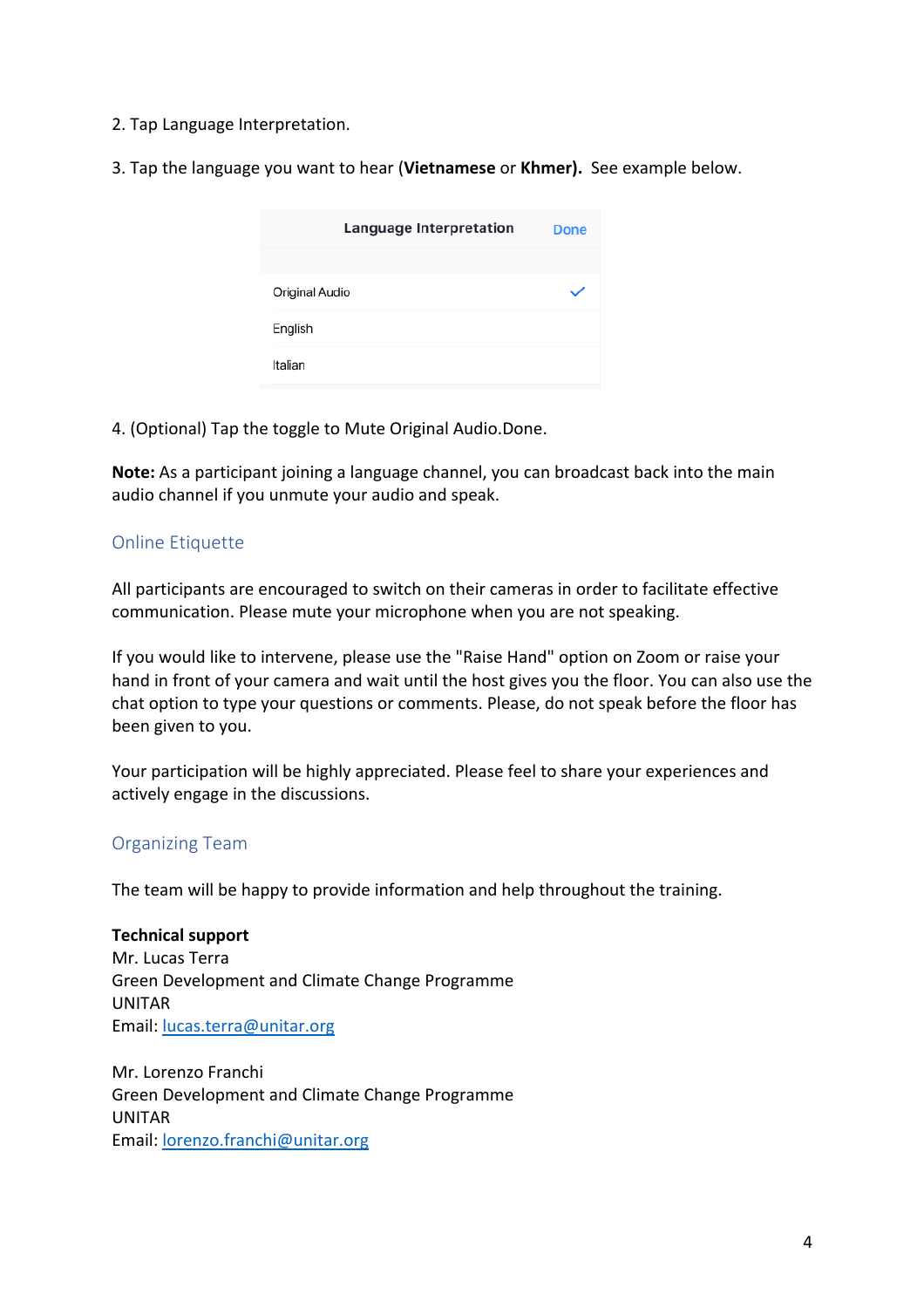#### **For additional information, contact:**

Ms. Cristina Rekakavas Green Development and Climate Change Programme UNITAR Email: cristina.rekakavas@unitar.org

Ms. Julia Villalba Green Development and Climate Change Programme UNITAR Email: julia.VILLALBA@unitar.org